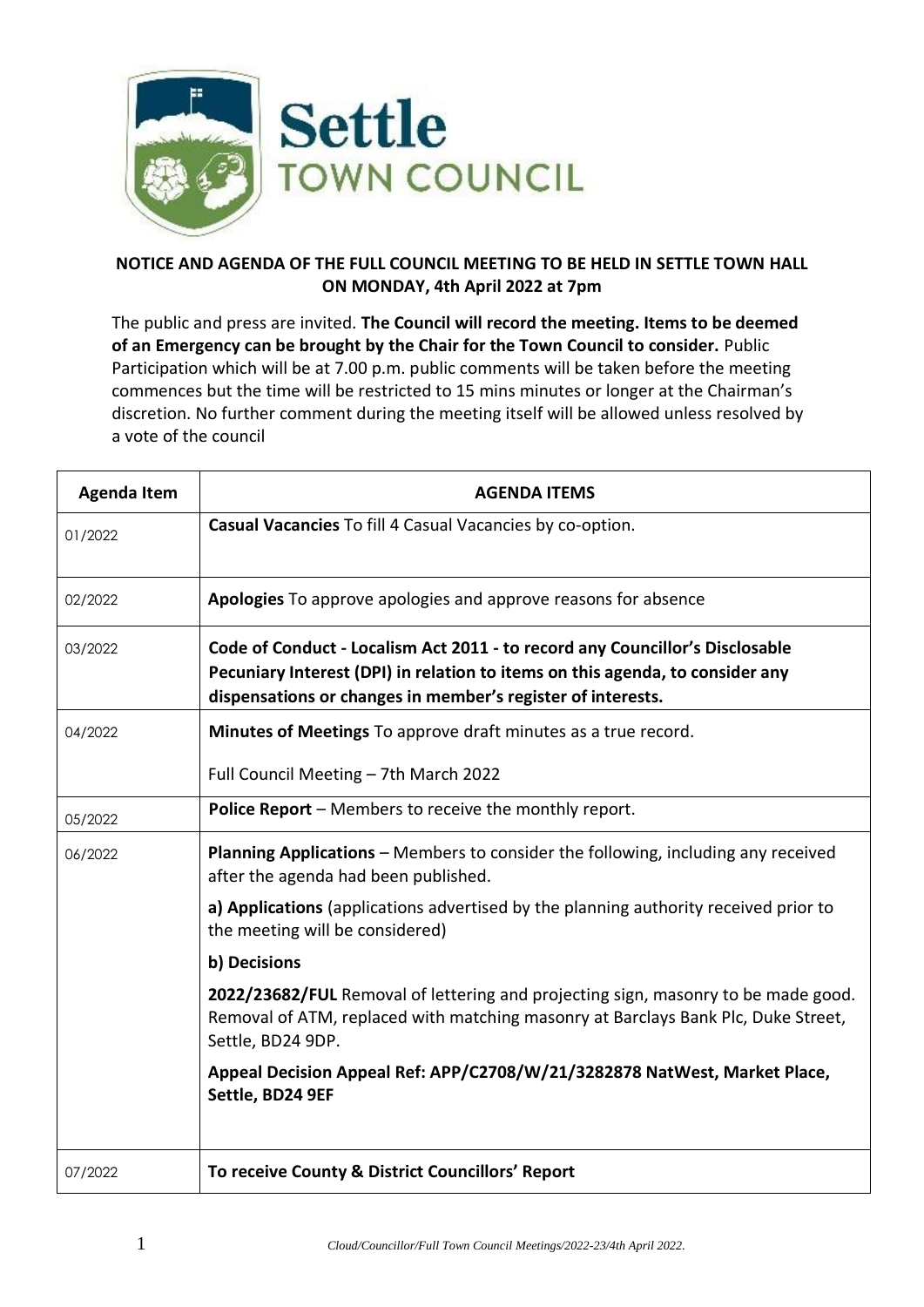|         | <b>AGENDA MONDAY 4TH APRIL 2022</b>                                                                                                                                                                                                                                                                                                                                                                                                                                                                                                          |
|---------|----------------------------------------------------------------------------------------------------------------------------------------------------------------------------------------------------------------------------------------------------------------------------------------------------------------------------------------------------------------------------------------------------------------------------------------------------------------------------------------------------------------------------------------------|
| 08/2022 | Matters relating to District, County and Parish                                                                                                                                                                                                                                                                                                                                                                                                                                                                                              |
|         | Youth Council - Youth Forum Proposal<br>a.                                                                                                                                                                                                                                                                                                                                                                                                                                                                                                   |
|         | ARLA / highways road markings - arrange a date for Cllrs to attend a site<br>b.                                                                                                                                                                                                                                                                                                                                                                                                                                                              |
|         | meeting.<br>To receive reports on blocked drains at Sowarth Industrial Estate                                                                                                                                                                                                                                                                                                                                                                                                                                                                |
|         | c.<br><b>Queens Platinum Jubilee</b><br>d.                                                                                                                                                                                                                                                                                                                                                                                                                                                                                                   |
|         | Plaque for the jubilee tree - To approve a commemorative plaque and                                                                                                                                                                                                                                                                                                                                                                                                                                                                          |
|         | lettering and set a date for unveiling.                                                                                                                                                                                                                                                                                                                                                                                                                                                                                                      |
|         | Road Closures to approve closures for the Market Pace and Craven                                                                                                                                                                                                                                                                                                                                                                                                                                                                             |
|         | Terrace.                                                                                                                                                                                                                                                                                                                                                                                                                                                                                                                                     |
|         | Concern raised as to the lack of information being given to the Town Council<br>e.<br>from North Yorkshire County Council since the death of Cllr Welch. At this time<br>of local governmental flux and the introduction of Integrated Care Boards in<br>the NHS, it is essential that this Town Council has timely, detailed and accurate<br>information from the current NYCC and thereafter the new NYC and the<br>Bradford and Craven 'place' within the West Yorkshire IBC.                                                             |
|         | Request that, as a matter of urgency, a working group be set up to work with<br>f.<br>the Town Clerk (s) to gather, rationalise and inform the Town Council of all<br>relevant information related to the new NY Unitary Authority and subsequent<br>moves to Devolution and Double Devolution and how this will/could affect and<br>relate to Town Council business.<br>To receive a proposal for a bus shelter near/on Market Place.<br>g.                                                                                                 |
| 09/2022 | Pump Track To receive the final design, tree protection plan and schedule for<br>relocation of shrubs and plants for approval.                                                                                                                                                                                                                                                                                                                                                                                                               |
| 10/2022 | <b>Finance</b><br>a) To check the Market books and to receive the Market Report for March 2022.<br>b) To approve accounts for payment and to note receipts for March and April to<br>date.<br>c) To receive a review from Cllrs of alternative banking arrangements<br>d) To review alternative pension providers due to addition of charges.<br>e) To receive the report from 'Breakthrough Communications' Social Media Heath<br>Check results and approve a training/workshop for Settle Town Council staff and<br>Councillors £175 + VAT |
| 11/2022 | Co-option of Cllr Cotton on to committees                                                                                                                                                                                                                                                                                                                                                                                                                                                                                                    |
|         | Continued/                                                                                                                                                                                                                                                                                                                                                                                                                                                                                                                                   |